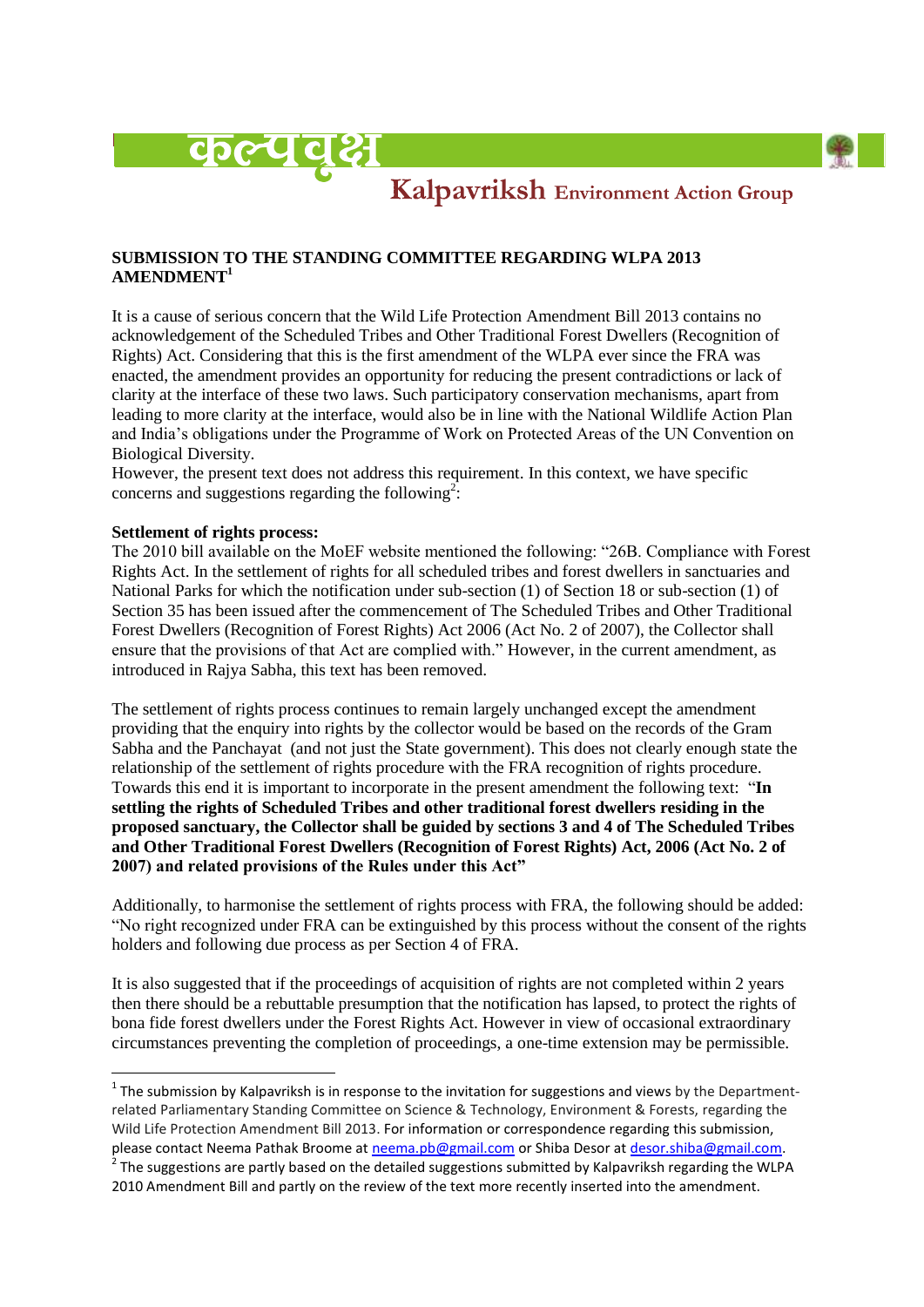#### **Regarding consultation with the gram sabhas for notification of Protected Areas:**

The present amendment presented in the Rajya Sabha provides for gram sabha consultation only where land falling under Scheduled Areas is to be notified as a Sanctuary or a National Park. While this amendment seems to be made to accommodate PESA, it contradicts the provisions of PESA which will require Gram Sabha *consent* (and not just consultation) in Scheduled Areas. Moreover, the amendment is in direct contradiction with FRA as most areas being declared as National Parks and Sanctuaries would be potential or existing sites for claims or titles under FRA. Any area which is being notified as a PA (irrespective of whether it is a Scheduled area or not) therefore needs to go through a detailed process of consultation with and consent from those who either already have rights or are likely to claim rights over these forests. The consultations should be conducted with the purpose of informing them about the purposes and implications of the notification, and obtaining their views and support. The views expressed during these consultations need to be considered in further steps relating to the proposed Protected Area.

#### **Management plans:**

The amendment provides that in the case of a Sanctuary in a Scheduled Area, plans are to be prepared in consultation with the concerned Gram Sabhas. This is again contradictory to FRA which will require management for *all PAs* where forest dwellers eligible for recognition of rights under FRA exist (not just Sanctuaries, and not just in Scheduled Areas) to be in consultation with Gram Sabhas.

Under Section 5 of FRA a greater role has been assigned to the gram sabhas towards formulation of rules and regulations and management and governance strategies of their Community Forest Resource. This would imply that the plans that are made by the gram sabhas for their CFR need to be part of the management plan of the new notified PAs and the existing PAs in order to take into account the concerns of the gram sabhas , their rights and their CFR conservation strategies. Hence the drafting of the management plan would need to acknowledge and include gram sabhas, their rules and regulations and strategies for conservation of their CFRs from the time of its inception to its execution and monitoring (rather than a mere consultation). Following are suggestions towards ensuring that the management plan drafting process does not contradict legal requirements under FRA:

Multistakeholder committees are required having adequate role and representation of individuals elected by gram sabhas; in Tiger Conservation Foundation in case of the Tiger Reserve, a Sanctuary Management Committee for a Sanctuary, a National Park Advisory Committee for a National Park and the management committees for Conservation Reserve and Community Reserve. Such committees should be responsible for formulation of the management plan through due participatory process and the use of both traditional and modern knowledge and including the rules, regulations, management strategies adopted by the concerned gram sabhas for their respective CFRs. In addition these committees could also ensure effective implementation of this plan, ecological and social monitoring of the impacts of management practices adopted, and the promotion of co-existence between wildlife and human activity in situations where rights are recognized under FRA and/or allowed under WLPA. Additionally, the State board of wildlife and the standing committee of the National Board need to have adequate representation from local communities.

It will also be important that the State Board of wildlife, in its evaluation of management of the Protected Areas of the state should be explicitly directed to ensure that Management *of Protected Areas in the state* is done in conjunction with sanctuary committees, Gram Sabha, Committees formed under FRA, and conservation reserve and community reserve committees.

### **Prohibition of activities:**

In the amendment to Section 29, it is suggested that 'the activities recognised as rights under FRA' should be added into activities not prohibited under the Act.

It is also suggested that in Section 34B dealing with power to remove encroachment, the following provision must be added in the power to remove encroachment,